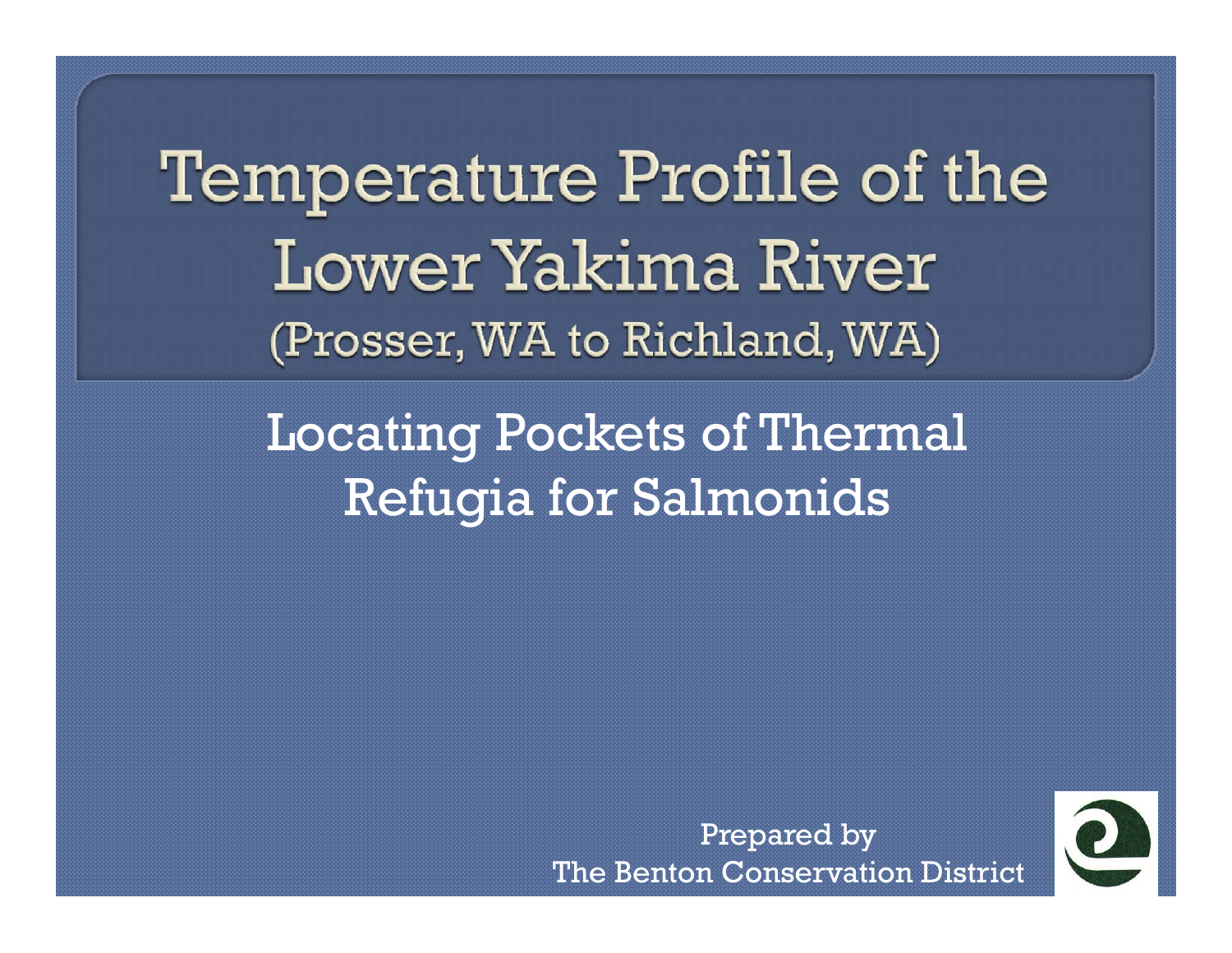*The Benton Conservation District (BCD) is conducting a comprehensive inventory of the Lower Yakima River through funding provided by the Salmon Recovery Funding Board (SRFB) . . .* 

*"First step toward identifying high priority actions within the Yakima River basin that will have an anticipated benefit towards both salmon and people."*

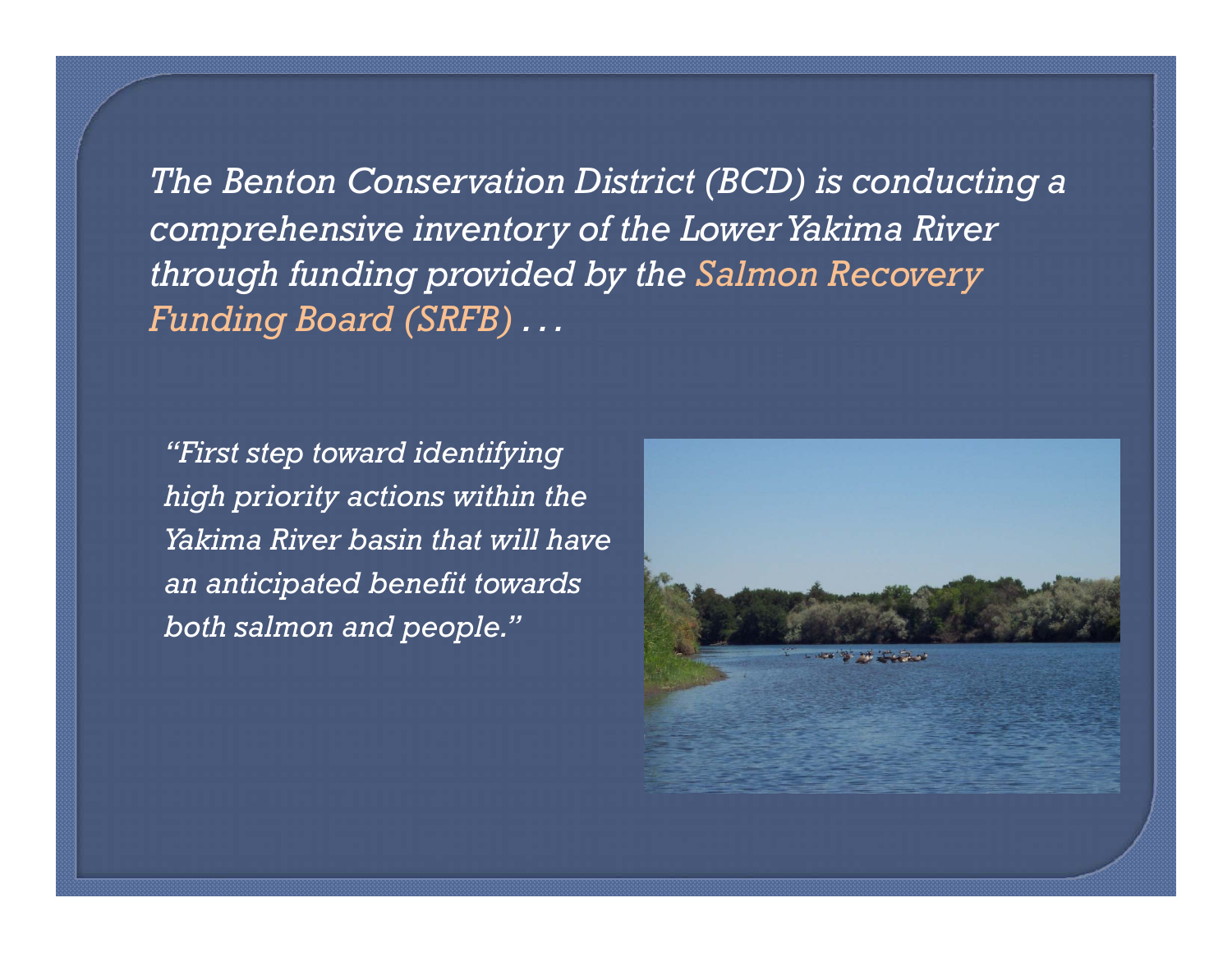### Why Develop a Temperature Profile of the Lower Yakima?

- The lower Yakima River is the main corridor for salmon migration
	- All salmon pass through lower river twice in their lifetime
	- Temperatures too hot for salmon in summer months  $(>20°C)$

#### $\bf \odot$ Warmer waters create stress on migrating salmon

- Salmon expend more energy in warmer waters increased metabolic rates
- Less dissolved oxygen available for respiration
- Greater potential for disease growth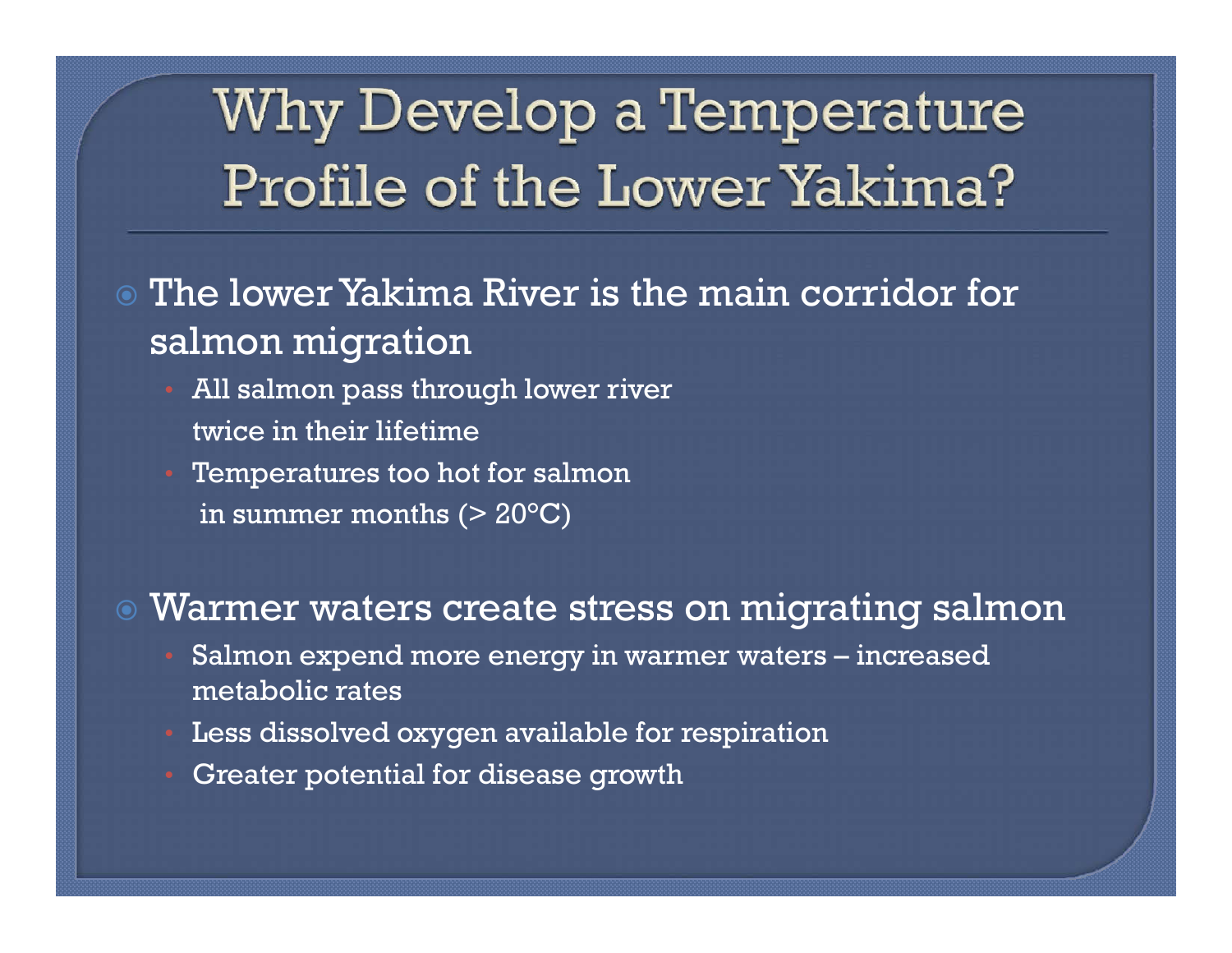## Creating a Salmon Hopscotch

- Pockets of cooler water may provide "rest stops" for migrating salmon
	- Salmon may utilize cool pockets to "hopscotch" up the river to cooler headwaters
		- Reduce stress for migrating salmon?
		- Increase chance of survival?

 A temperature profile of the river aids in locating cool pockets of water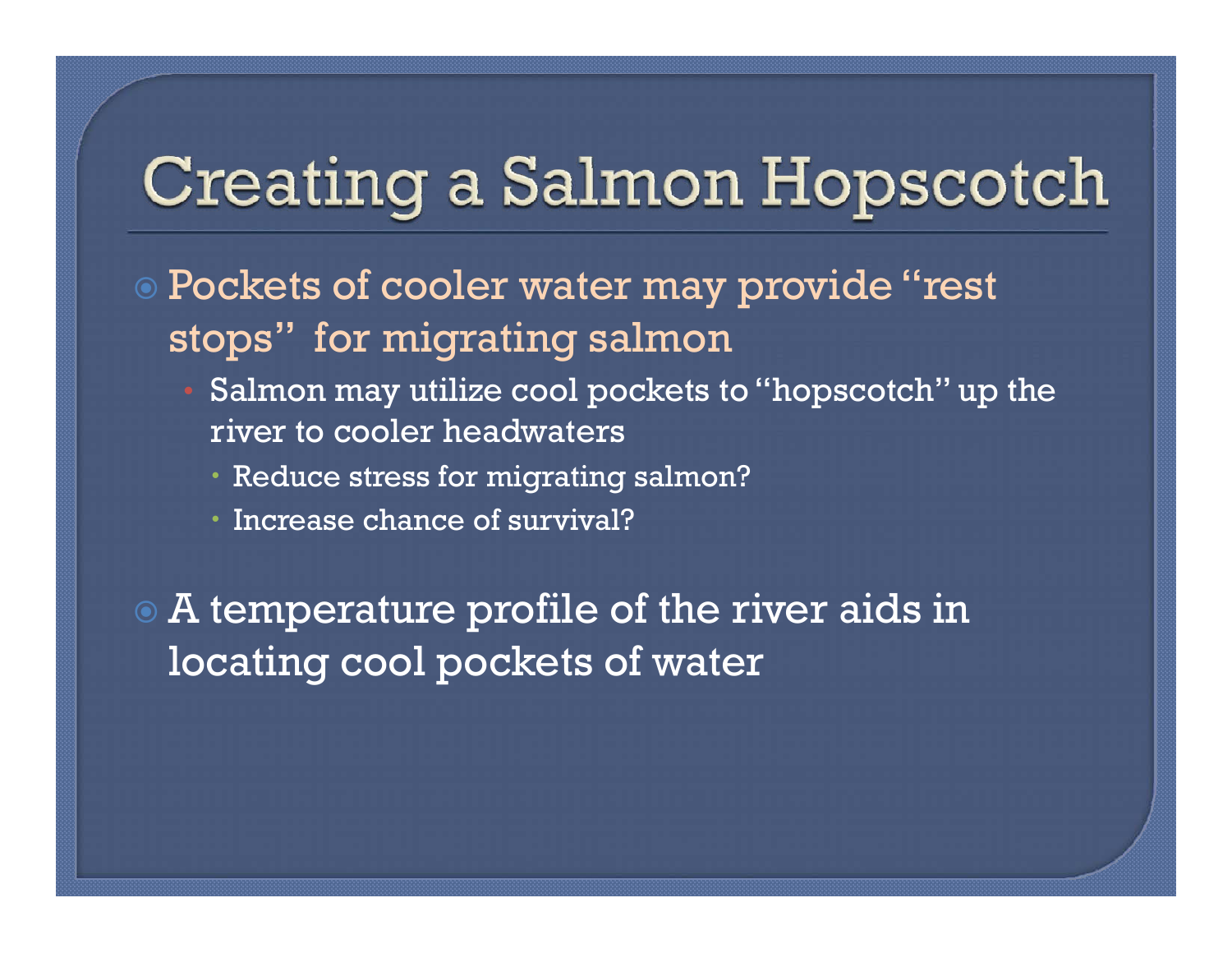

# Thermal Profile Method

- Temperature probes were pulled behind watercraft on the Yakima River from Prosser to Richland (August and September - 2008)
- The probes continuously recorded data at 3 to 5 second intervals while a GPS unit recorded spatial  $coordinates<sup>1</sup>$





1Vaccaro, J.J and K.J. Maloy, 2006, A Thermal Profile Method to Identify Potential Ground-Water Discharge Areas and Preferred Salmonid Habitats for Long River Reaches*:* United States Geological Survey*.* Scientific Investigations Report 2006-5136, 16p.